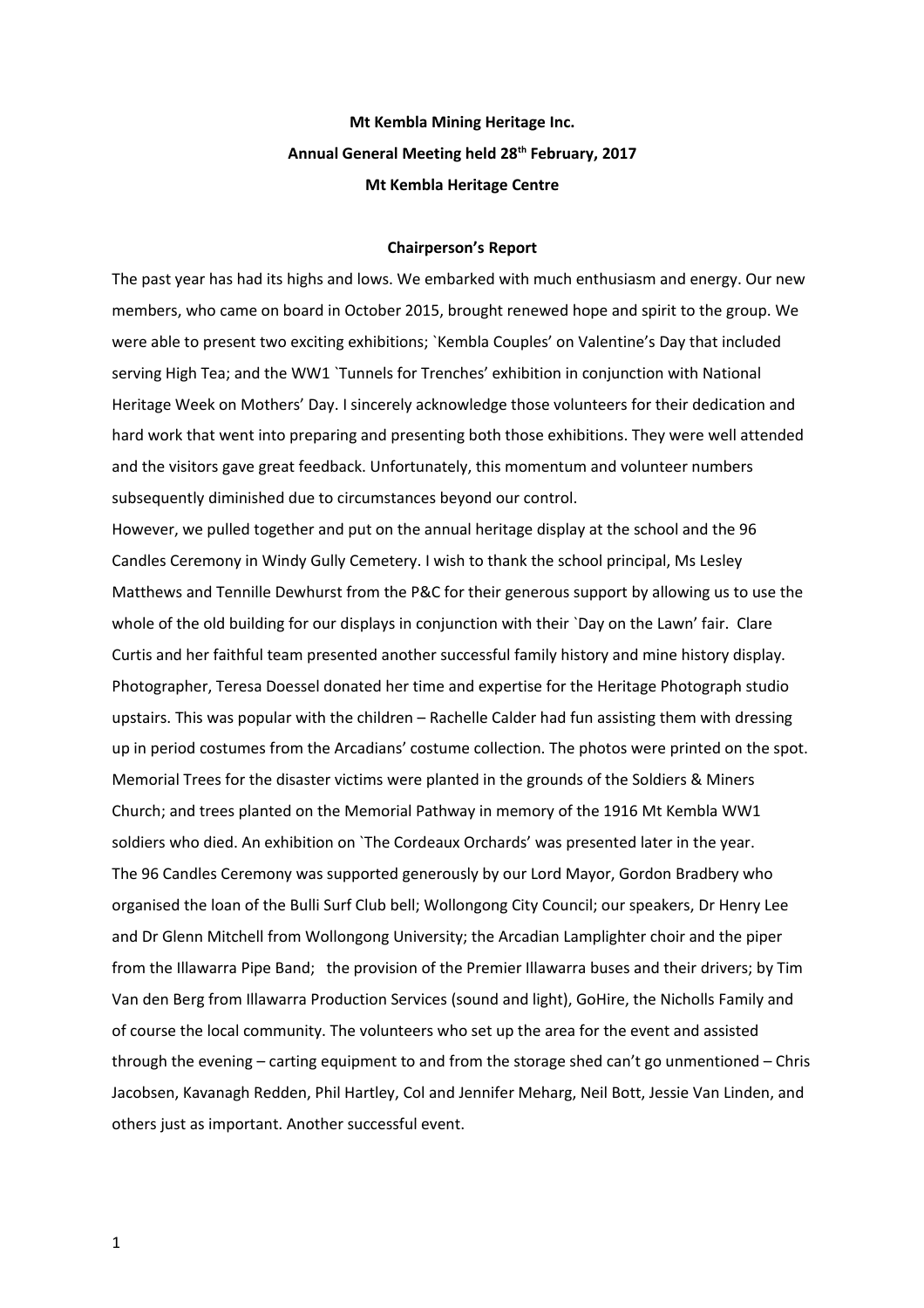The Greenacres Mountain to Mountain 2016 event was run in the morning of the 96 Candles Ceremony, but had minimal effect on visitor numbers to our events. Ninety-six of the runners had disaster victims' names pinned to their shirts.

We were successful in receiving Council and Church permissions, and funding from the Dendrobium Community Enhancement Program to remove a copse of Coral Trees from a corner of the Soldiers' & Miners' Anglican churchyard. This was completed early in the year in preparation for the Memorial Tree planting. Volunteers from both the church and MKMH worked hard cleaning up this site which included rubbish removal, soil and mulch spreading and hole digging. A local landscaper also donated some time to helping with this activity. The local tree species were donated by Wollongong City Council Botanic Garden nursery. We also received funding to have the Obelisk professionally cleaned before the annual commemoration event. It was pleasing to be able to continue to open the Heritage Centre in conjunction with the monthly Illawarra Museums Trail Open Day. We conducted 12 tour groups with 510 visitors. This included 200 Y9 students from Holy Spirit College, Bellambi in seven classes that were guided over two days with five tour guides - Russell Viles, Neil Bott, Phil Grant, Marion Beard and Elizabeth Roberts; a tiring but rewarding time. And 85 Y3 & Y4 students from St Pius X Primary School, Unanderra guided by Elizabeth, Neil and Marion. This group sent back a copy of their collected work reflecting their experiences of the day. Marion Beard and I conducted information sessions for two classes of University of Wollongong students from the Faculty of Social Sciences learning about the disaster and its impact on the community. They have an assignment to complete involving learning research skills and presenting their findings in relation to specific mine disaster victims, they continue to share this information with us. Our monthly Open Days saw small numbers of visitors, Thank you to Marion Beard, Ruth Rodgers, Neil Bott, Elly and Caz Jervis and Vivien Twyford for being on hand to help.

I made a presentation to the West Wollongong Rotary Club outlining Mt Kembla's story and our activities. This was well received. Talking to them and other group representative, it seems that most groups like ours have the same problem – diminishing volunteer support due to the changes in our way of living. To survive, we have to change the way we do things.

Late last year a team of our men took on the task of moving a heavy stone font from the Unanderra Presbyterian Church to the Soldiers' & Miners' Anglican Church where it will stay for the moment. It originally came from the Kembla Heights Presbyterian Church which closed. The font was donated to that church by the Rutty Family. Thanks to Mr Henderson who became aware of its impending doom (surplus to requirements) and notified Neil Bott who started organising the removal process. Neil, Phil Grant, Chris Jacobsen, Col Meharg, Sven Jervis and Russell Viles were all involved. This was an example of saving relics of Mt Kembla's history.